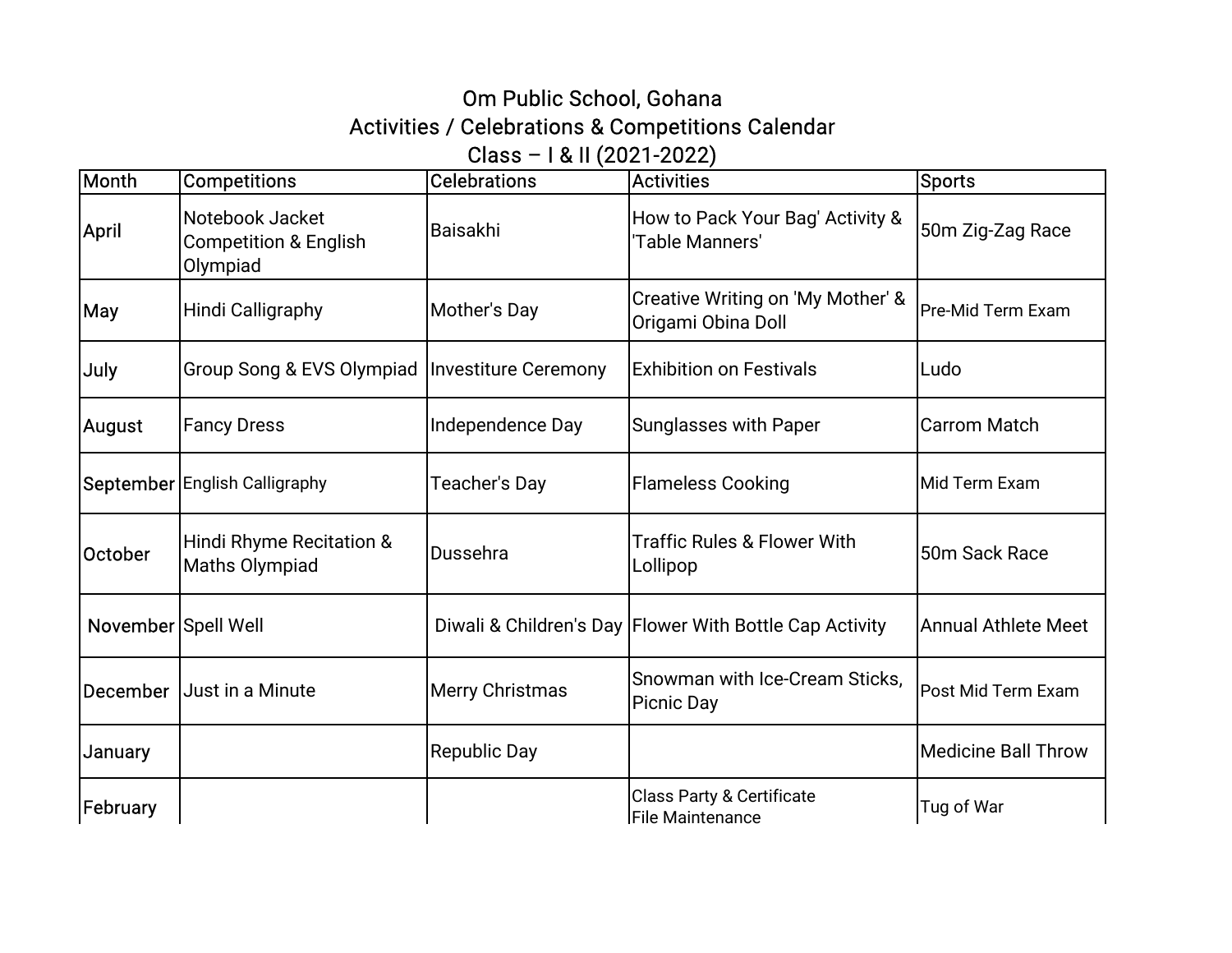## Om Public School, Gohana Activities / Celebrations and Competitions Calendar Class - III to V (2021-2022)

| Month      | <b>Competitions</b>                                                | <b>Celebrations</b>                        | <b>Special Assembly</b>                                                                                 | <b>Activities</b>                                       | Sports                                 |
|------------|--------------------------------------------------------------------|--------------------------------------------|---------------------------------------------------------------------------------------------------------|---------------------------------------------------------|----------------------------------------|
| April      | Inter Class Display<br>Board Decoration & Baisakhi<br>Eng Olympiad |                                            | Ambedkar<br>$(14)$ ,<br>Jayanti<br>World Heritage Day (18),<br>World Health Day (7) & Earth<br>Day (23) | Creative<br>Notebook<br>Decoration<br>Activity          | Tug of War- III & IV, Tug<br>lof War-V |
| <b>May</b> | English Spellathon   Mother's Day                                  |                                            | International Labour Day (1),<br>World Laughter Day (3),<br>Rabindra Nath Tagore<br>Jayanti(7)          | <b>Flower with</b><br>Pencil Shavings<br>on 'My Mother' | lPre-Mid Term Exam                     |
| July       | Solo Dance & EVS<br>Olympiad                                       | Investitur<br> Ceremon                     | World Population Day (11),<br>International Nelson Mandela<br>Day(18) & Kargil Diwas (26)               | <b>Mask Making</b>                                      | Carrom-III & IV, Dartball-             |
| August     | Inter House<br><b>Shlok Recitation</b>                             | Independenc<br>e Day &<br>Janmashta<br>lmi | Patriotic Palette Week,<br>National Sports Day (29) &<br>World Humanitarian Day(19)                     | <b>Kite Making</b>                                      | Dartball-III & IV, Chess-              |
| September  | Hindi Dictation                                                    | Teacher's Day                              | Intrl. Literacy Day (8), Hindi<br>Diwas (14) & World Peace Day<br>(21)                                  | Newspaper Reading Mid Term Exam                         |                                        |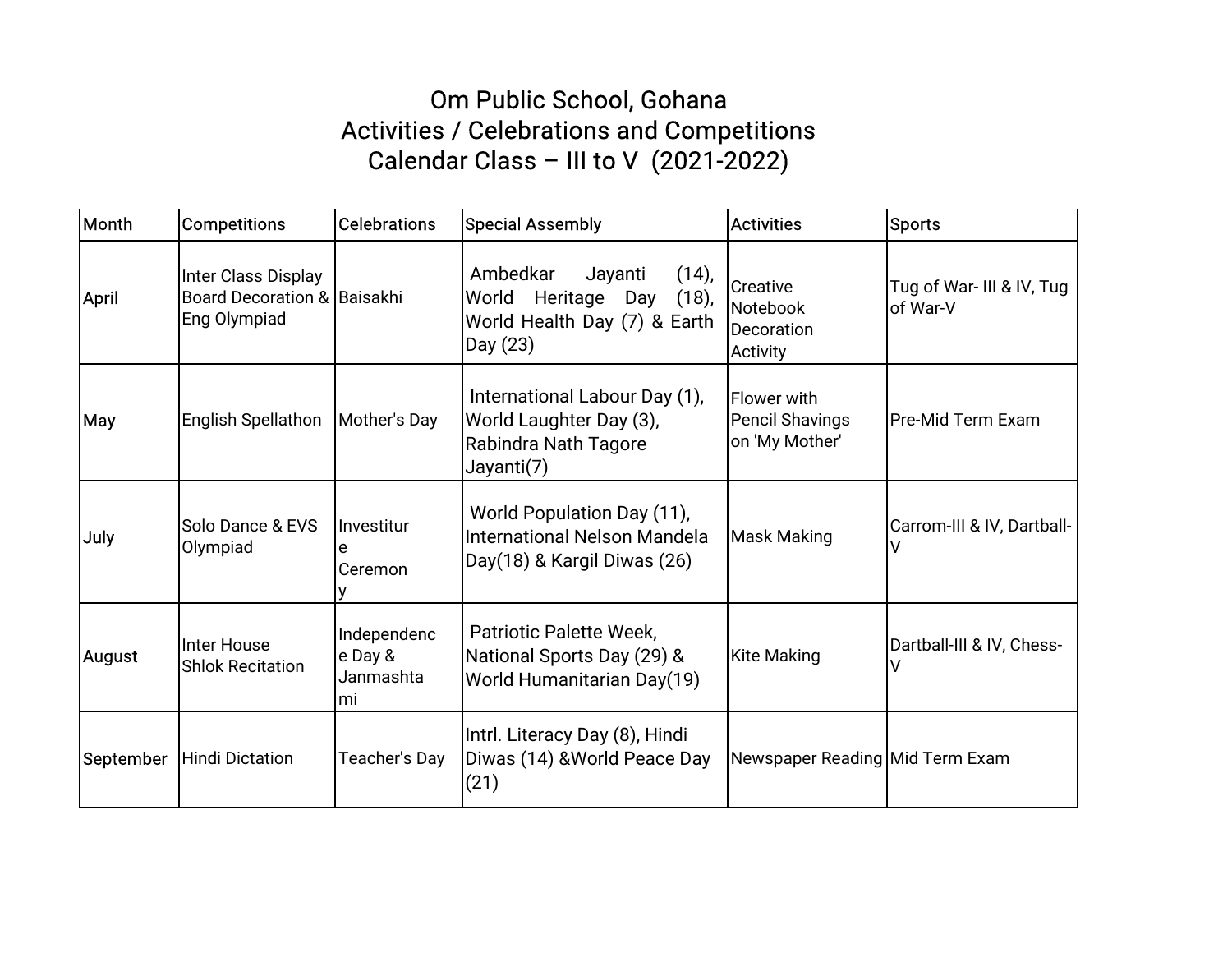| <b>October</b> | Hindi Rhyme<br><b>Recitation &amp;</b><br>Maths Olympiad | Dussehra                                  | Gandhi Jayanti & Lal Bahadur<br> Shastri Jayanti (2), Indian Air<br>Force Day (8), World Food<br>Day(16) & International Day of<br>Girl Child (11) | <b>Thumb</b><br>Painting<br>Activity      | Standing Broad Jump-<br>III &IV, Kho-Kho-V            |
|----------------|----------------------------------------------------------|-------------------------------------------|----------------------------------------------------------------------------------------------------------------------------------------------------|-------------------------------------------|-------------------------------------------------------|
| November       | <b>English Extempore</b>                                 | Children's<br>Day, Diwali,<br><b>ISDC</b> | World Environment Protection<br>Day(26), Haryana Day (1) &<br>Guru Nanak Jayanti (30)                                                              | <b>Flameless Cooking</b>                  | Annual Athlete Meet                                   |
| December       |                                                          | Merry<br>Christmas                        | World AIDS Day (1), Navy Day<br>(4) & Human Rights Day (10)                                                                                        | Making Snowman<br>with Disposable<br> Cup | Post Mid Term Exam                                    |
| January        | Eng. Calligraphy                                         | <b>Republic Day</b>                       | Indian Army Day (15), Indian<br>Voters Day (25) & Subhash<br>Chandra Bose Jayanti (23)                                                             | Fruit Salad &<br>Tree with Cotton<br>Buds | 50m Hurdle Race-III<br>& IV, Medicine Ball<br>Throw-V |
| February       |                                                          |                                           | Black Day (14) & National<br>Science Day (28                                                                                                       | Certificate<br><b>File</b><br>Maintenance | Javelin Throw-III & IV,<br>Cricket-V                  |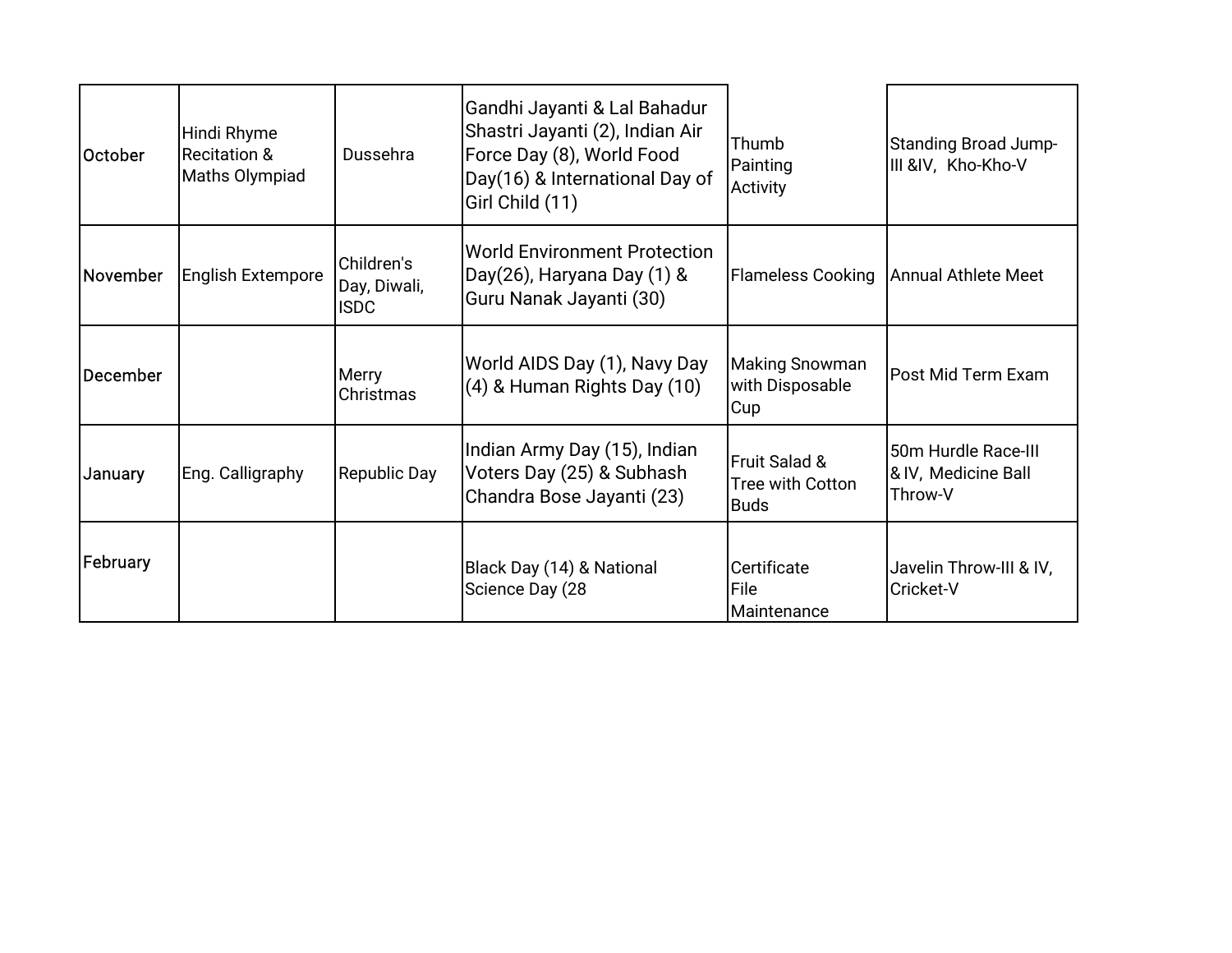## OM PUBLIC SCHOOL, GOHANA Activities/Celebration& CompetitionsCalendar (VItoVIII) (2021-2022)

| Month        | <b>Competitions</b>                           | Celebrations                                                | Special Assembly                                                                                         | <b>Activities</b>                                                                              | Sports                                                      |
|--------------|-----------------------------------------------|-------------------------------------------------------------|----------------------------------------------------------------------------------------------------------|------------------------------------------------------------------------------------------------|-------------------------------------------------------------|
| <b>April</b> | Inter Class<br>Display Board<br>Decoration    | Baisakhi , Eng &<br>Hindi Week                              | Ambedkar Jayanti<br>$(14)$ ,<br>WorldHeritageDay(18)<br>World Health Day (7)<br>& Earth Day(23)          | <b>Giving Self</b><br>Introduction &<br><b>Creative Notebook</b><br><b>Decoration Activity</b> | TugofWar-VI, Kho-<br>Kho (VII-IX) &<br>Kho-Kho(X-XII)       |
| May          | Hindi Calligraphy<br>Competition              | Mother's Day                                                | InternationalLabourDay(1<br>), World Laughter Day (3),<br>RabindraNathTagoreJaya<br> nti (7)             | <b>Creative Pen Stands</b><br>with Box                                                         | Pre Mid Term<br>Exam                                        |
| July         | Painting<br>Competition<br>(Theme-Nature)     | lInvestiture<br>Ceremony, Social<br>Sci. & Science<br> Week | <b>World Population Day</b><br>(11), International Nelson<br>Mandela<br>Day(18)&KargilDiwas(26)          | KiteMaking/Mehandi<br>Rachao & Fruit<br>Chaat                                                  | Dart Ball -VI, Dart<br>Ball(VII-IX)&Table-<br>Tennis(X-XII) |
| August       | Inter House Laughter Independence Day<br>Show | 8 Janmashtami                                               | Patriotic Palette Week,<br>National Sports Day (29) & Best Out of Waste<br>World Humanitarian<br>Day(19) |                                                                                                | Chess-VI,Chess(VII-<br>$ $ IX) & Archery (X-<br>XII)        |
| September    |                                               | Teacher's Day<br><b>Celebrations</b>                        | Intrl.LiteracyDay(8),Hindi<br>Diwas (14) &World Peace<br>Day(21)                                         |                                                                                                | Mid Term Exam                                               |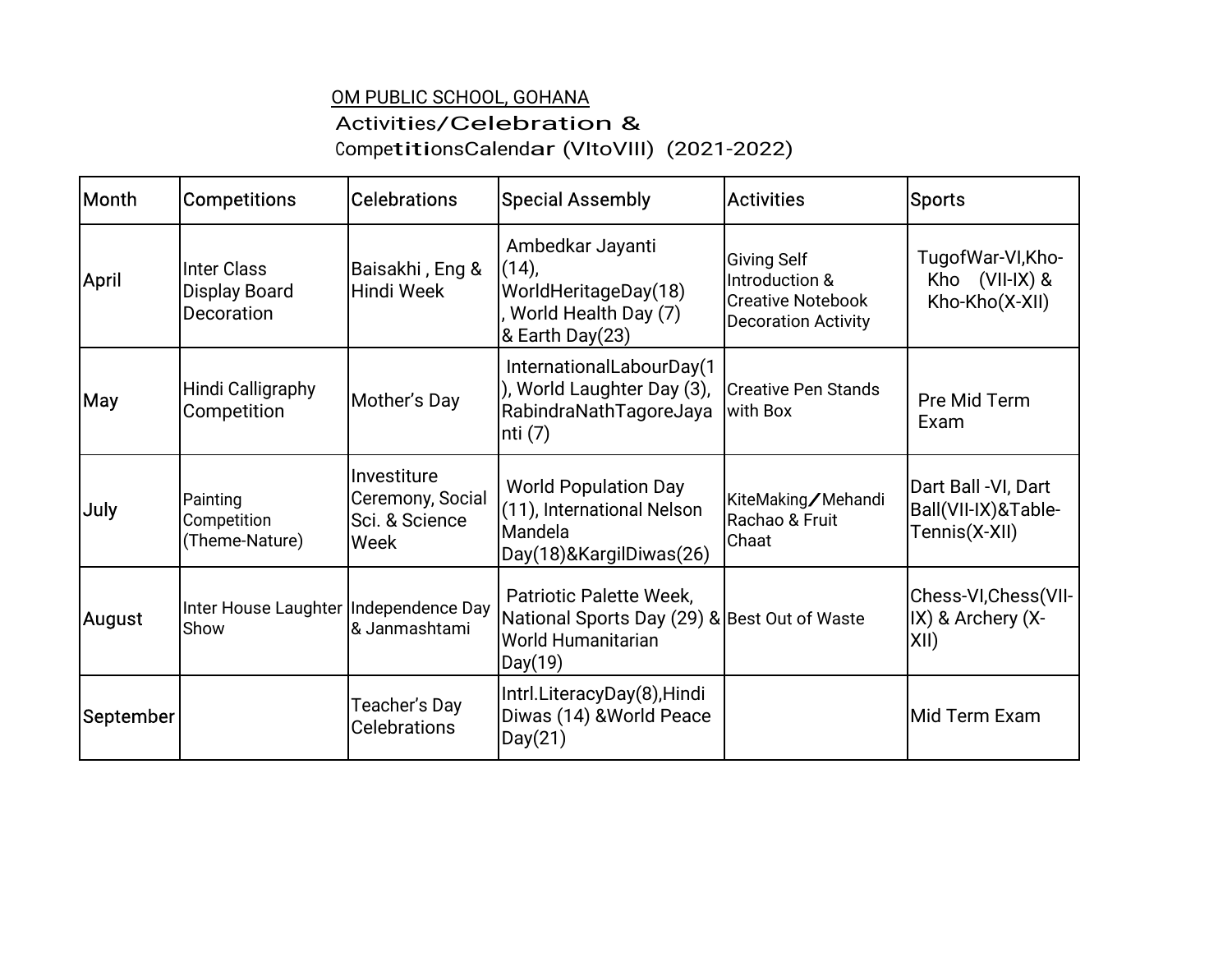| October  | Inter House Chaupai<br>Recitation            | Dussehra & Maths<br> Week                        | Gandhi Jayanti & Lal Bahadu<br>ShastriJayanti(2), IndianAir<br>Force Day (8) World Food<br>Day(16) & International<br>Day of Girl Child(11) | Mask Making &<br>Sandwich Making<br>Activity                              | Kho-Kho-VI,<br>Kabaddi (VII-XII)                                                        |
|----------|----------------------------------------------|--------------------------------------------------|---------------------------------------------------------------------------------------------------------------------------------------------|---------------------------------------------------------------------------|-----------------------------------------------------------------------------------------|
| November | Inter House<br>Rangoli Making<br>Competition | ISDC, Children's<br>Day & Diwali                 | World Environment<br>Protection Day(26),<br>Haryana Day (1) & Guru<br>Nanak Jayanti (30)                                                    | <b>Frill Making</b>                                                       | Annual Athlete Meet                                                                     |
| December |                                              | ChristmasDay&<br><b>FarewelltoClas</b><br>ls XII | World AIDS Day (1), Navy<br>Day(4)&HumanRightsDay<br>(10)                                                                                   | Christmas Tree<br>with Chart                                              | Post Mid Term<br>Exam                                                                   |
| January  | English Skit                                 | Republic Day                                     | IndianArmyDay(15), Indian<br>Voters Day (25) &<br><b>Subhash</b><br>ChandraBoseJayanti(23)                                                  | Salad Making                                                              | <b>Medicine Ball Throw</b><br>- VI, Cricket Match<br>(VII-IX) & Basketball<br>$(X-XII)$ |
| February |                                              |                                                  | Black Day (14)&<br>National Science Day<br> (28)                                                                                            | MakingTurtlewithEgg<br>Tray Activity &<br>Certificate File<br>Maintenance | Cricket-VI, Volleyball<br>$(VII-IX)$<br>&Volleyball<br>$ (X-XII) $                      |